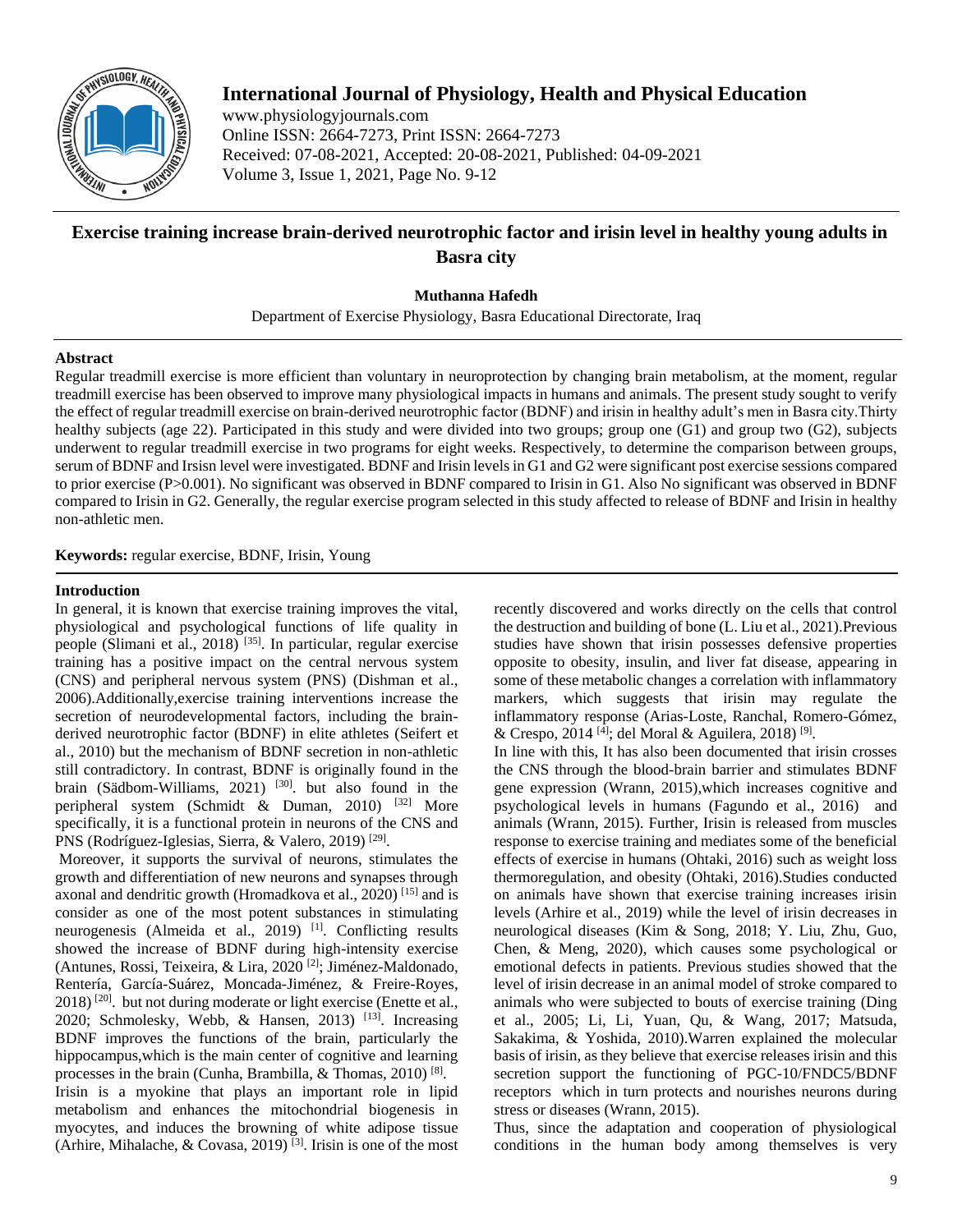important for the development of functional ability in general of elite athletes to reach a high achievement or for non-athletes to maintain a healthy physical structure, as well as for patients to complete the recovery stages, the study aims to investigate the effect of regular exercise training on BDNF along with irisin level in non-athletes adults in Basra city.

### **Material and Methods Participantsa**

A total of thirty adults young from Basra city were randomly assigned and divided into one of two groups (G1 and G2), each group contains 15 Participants.The participants were implicated in the study based on the following criteria: no medicine use , normal levels of fasting glucose and arterial blood pressure (<130/85 mmHg). Anthropometry and characteristic assessments shown in table 1 .

Firstly, participants were briefed about the goal of the programs and fully understand the procedure as well as they were familiarized with the instruments of study. The test and assessment were started between 8.00 am to 10.00 pm. Besides, the air-conditioned room temperature was set at 22ºC. Anthropometric parameters and body fat% were taken in the laboratory with adequate privacy.

# **Exercise Protocols**

To evaluate the difference between groups and after the warmup, two exercises programs were utilized, (i) participants at G1 started running on the treadmill apparatus at a speed of (10 km / h) and gradually increased to (14 km / h) for a period of (2 minutes), the speed increased to reaches  $(16 \text{ km/h})$  for 3 min.(ii) participants at G2 starts running on the treadmill at a speed of (8 km / h) for a period of (3 minutes) and the speed and gradually increased to  $(10 \text{ km } / \text{ h})$  and then  $(12 \text{ km } / \text{ h})$  for a period of  $(2 \text{ km } / \text{ h})$ minutes) the final speed reaches to (14 km / h) for 3 minutes .The exercise sessions were completed two months.

### **Measurement**

Height was estimated by a centimeter to nearest of 0.1 cm. Weight was measured by a digital weighing scale with 0.1 kg. Body fat% was measured by the BIA strategy . utilizing a low current of 50 kHz, 500 µA. Blood pressure was measured for checking the appearance of any test criteria by a Mercury sphygmomanometer. Test end measures were followed by ACSM's rules for exercise testing and prescription.

In prior and post-experimental, 2 ml of blood sample withdrawn from participants and immediately drawn into glass tubes and centrifuged at a speed of 3500 for five minutes according to manufacturer instructions of the kits. The concentration of BDNF (sensitivity; 0.063) and irisin (sensitivity; 0.72) were assessed by ELISA kit (GmbH, Germany).

### **Statistical analysis**

The Kolmogorov-Smirnov test was conducted to find out that the sample distribution is identical in this study.SPSS 22.0 was used for all statistical analyses, the data are expressed as the mean  $\pm$ standard error of the mean. Data were analyzed using Pearson correlation and student t-test. Significance was established at P values  $< 0.05$ .

#### **Results**

As shown in Table 2, a significance of BDNF and Irisin level in G1 and G2 post of exercise compared to prior of exercise intervention (P>0.001). While table 3 shows no statistical difference between BDNF and Irisin in the first experiment (P>0.06). Also, no significant difference between the BDNF and Irisin in the second experiment (Table 4).

| Table 1: Physical characteristics of subject. |  |  |  |  |
|-----------------------------------------------|--|--|--|--|
|-----------------------------------------------|--|--|--|--|

| <b>Characteristic</b>      | Value            |
|----------------------------|------------------|
| Age (year)                 | $22 - 25$        |
| High (cm)                  | $175.3 \pm 6.88$ |
| Weight(kg)                 | $75.8 \pm 11.00$ |
| Vo2maxml/kg/min Mean ±S.D. | $43.25 \pm 7.25$ |
| Body Fat % Mean $\pm$ S.D. | $23.65 \pm 5.55$ |

**Table 2:** Comparison of BDNF and irsin in to stage of exercise programs (Prior to Post). values are presented as mean±standard deviation.

|               | Variables   Prior (G1) | Post $(G1)$                                                                       | $\text{Prior}(\text{G2})$ Post $\text{(G2)}$ |                   |
|---------------|------------------------|-----------------------------------------------------------------------------------|----------------------------------------------|-------------------|
| <b>BDNF</b>   | $5/26+0/67$            | $5/93+0/95*$                                                                      | 5/36+0/66                                    | $6/19 \pm 0.093*$ |
| <b>Irisin</b> |                        | $35/59 \pm 3/48$ 39/39 $\pm 3/17 \times$ 35/85 $\pm 1/96$ 42/93 $\pm 4/80 \times$ |                                              |                   |

**Table 3:** Comparison between BDNF to irsin in first experimental, values are presented as mean±standard deviation.

| Variables   | T test   | P>value  |
|-------------|----------|----------|
| <b>RDNF</b> | $-2/308$ | $0/046*$ |
| Irisin      | $-2/361$ | $0/043*$ |

**Table 4:** Comparison between BDNF to irsin in second experimental, Values are presented as mean±standard deviation.

| <b>Variables</b> | T test | P>value |
|------------------|--------|---------|
| <b>RDNF</b>      | 12/73  | 15/40   |
| Irisin           | 10/69  | 19/75   |

#### **Discussion**

The main finding of the study suggests positive results of regular exercise training on BDNF and irisin in non-athletie healthy youth . Recently, BDNF and irisin are thought to play a role in regulating the metabolism of energy in various tissues, including the brain and muscles (Iizuka, Machida, & Hirafuji, 2014)<sup>[17]</sup>. Data of this study demonstrated that the regular exercise training capable to increase BDNF and irisin in 8 weeks . Our results support the fact that a during exercise training, BDNF is increased and this leads to numerous physiological processes involved in many aspects of human brain development and plasticity, including proliferation, differentiation, neuronal survival, neurogenesis, synaptic plasticity, dendrite growth, and long-term memory, cognitive function (Bathina & Das, 2015)<sup>[5]</sup>. In addition, decrease levels of BDNF are associated with disorders of both the nervous and metabolic systems, such as severe depression, Parkinson's (Scalzo, Kümmer, Bretas, Cardoso, & Teixeira, 2010)<sup>[31]</sup>, obesity (Byerly et al., 2009)<sup>[7]</sup> and type 2 diabetes (Ono et al., 2000) [27] .

Comparatively, this study conducted with recent findings that exercise increases BDNF expression and protein content, as well as increases systemic BDNF in humans (Jamali, Shahrbanian, & Tayebi, 2020)<sup>[18]</sup>.

Thus, we suggest that a differences protocol of exercise training can increas the BDNF level.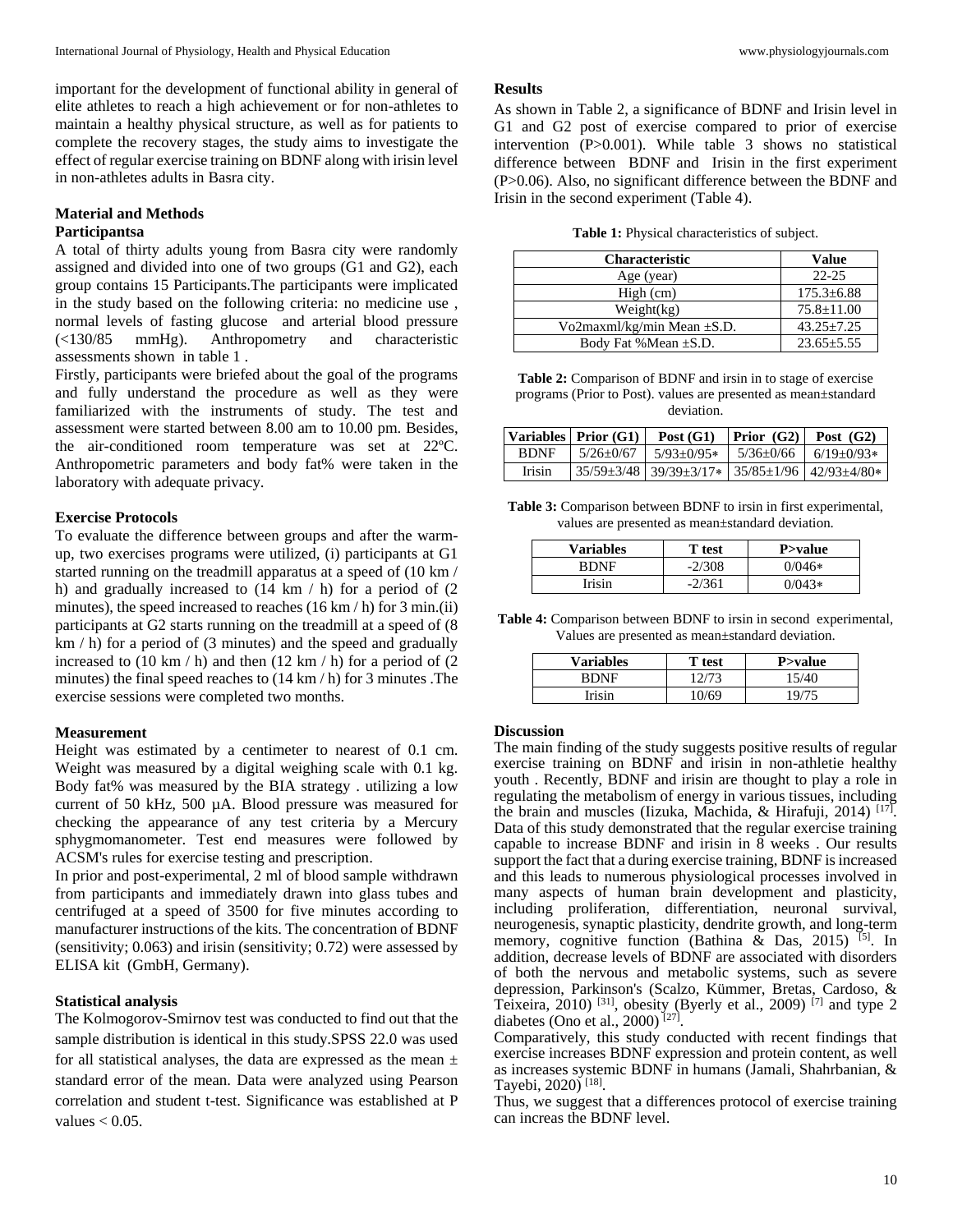Irisin was identified as a new muscle-derived messenger substance, which may be implicated in the mediation of healthrelated benefits from regular exercise. Results of this study showed an increase in the level of irisin secretion .Our study conducted with the study of Bostro (Boström et al., 2012) [6] when showed out a 10 weeks of exercise training was associated with an increase in irisin compared with the non-exercised. However, other results have noted that nor aerobic exercise or resistance exercise could increases the irisin level (Dianatinasab et al., 2020). In contrast, chronic exercise training determined a significant effect in decreasing circulating irisin (Qiu et al., 2015).Most probably that an acute exercise training may be associated with a decrease in circulating irisin. Previous studies determinate that the irisin level was decreased during exercise training in obese people because the irisin is attached to metabolism system (Tine Kartinah & Rosalyn Sianipar, 2018). Thus, we suggest that chronic exercise training and resistant exercise are associated to reduces body weight similar to the irisin process and also has been noted to be reduced after body weight surgery. Therefore, circulating irisin may be decreased as an output of chronic or resistance exercise affect the body weight. One study showed that irisin secretion up-regulates the mRNA of BDNF, and this relationship is a clear indication that irisin is involved in the cognitive processes and performance activity when a connection with BDNF (Huang, Yan, Luo, & Yang, 2019). Although the BDNF and irisin at rest time did not change due to the dependence of the level of oxygen. Jedrychowski and colleagues indicated that healthy humans have circulating irisin levels in the range amount 3 and 5 ng ml-1, and the values generally increasing during exercise training by improving energy expenditure (Jedrychowski et al., 2015)<sup>[6]</sup>.

### **Conclusions**

Our study aimed to investigate the level of BDNF and irisin in non-athletic healthy men after exercise training of 8 weeks. We concluded that regular exercise training for 8 weeks is capable to release the irisin and pass into the blood-brain barrier that targets the BDNF and consequently leads positive impact on performance activities.

### **Conflicts of Interest**

The author declare that they do not have conflict of interest.

### **References**

- 1. Almeida RNd, Galvão ACdM, Da Silva FS, Silva EAdS, Palhano-Fontes F, Maia-de-Oliveira JP, et al. Modulation of serum brain-derived neurotrophic factor by a single dose of ayahuasca: observation from a randomized controlled trial. Frontiers in psychology,2019:10:1234.
- 2. Antunes BM, Rossi FE, Teixeira A M, Lira FS. Short-time high-intensity exercise increases peripheral BDNF in a physical fitness-dependent way in healthy men. European journal of sport science,2020:20(1):43-50.
- 3. Arhire LI, Mihalache L, Covasa M. Irisin: a hope in understanding and managing obesity and metabolic syndrome. Frontiers in endocrinology,2019:10:524.
- 4. Arias-Loste MT, Ranchal I, Romero-Gómez M, Crespo J. Irisin, a link among fatty liver disease, physical inactivity and insulin resistance. International journal of molecular sciences,2014:15(12):23163-23178.
- 5. Bathina S, Das UN. Brain-derived neurotrophic factor and its clinical implications. Archives of medical science: AMS,2015:11(6):1164.
- 6. Boström P, Wu J, Jedrychowski MP, Korde A, Ye L, Lo JC, Long JZ. A PGC1- $α$ -dependent myokine that drives brownfat-like development of white fat and thermogenesis. Nature,2012:481(7382):463-468.
- 7. Byerly MS, Simon J, Lebihan-Duval E, Duclos MJ, Cogburn LA, Porter TE, et al. Effects of BDNF, T3, and corticosterone on expression of the hypothalamic obesity gene network in vivo and in vitro. American Journal of Physiology-Regulatory, Integrative and Comparative Physiology,2009:296(4):R1180-R1189.
- 8. Cunha C, Brambilla R, Thomas KL. (2010). A simple role for BDNF in learning and memory? Frontiers in molecular neuroscience, 2010, 3(1).
- 9. del Moral AM, Aguilera CM. Obesity: Oxidative Stress and Dietary Antioxidants: Academic Press.
- 10. Dianatinasab A, Koroni R, Bahramian M, Bagheri-Hosseinabadi Z, Vaismoradi M, Fararouei M, et al. The effects of aerobic, resistance, and combined exercises on the plasma irisin levels, HOMA-IR, and lipid profiles in women with metabolic syndrome: A randomized controlled trial. Journal of Exercise Science & Fitness,2020:18(3):168-176.
- 11. Ding YH, Young CN, Luan X, Li J, Rafols JA, Clark JC, et al. Exercise preconditioning ameliorates inflammatory injury in ischemic rats during reperfusion. Acta neuropathologica,2005:109(3):237-246.
- 12. Dishman RK, Berthoud HR, Booth FW, Cotman CW, Edgerton VR, Fleshner MR, et al. Neurobiology of exercise. Obesity,2006:14(3), 345-356.
- 13. Enette L, Vogel T, Merle S, Valard-Guiguet AG, Ozier-Lafontaine N, Neviere R, et al. Effect of 9 weeks continuous vs. interval aerobic training on plasma BDNF levels, aerobic fitness, cognitive capacity and quality of life among seniors with mild to moderate Alzheimer's disease: A randomized controlled trial. European Review of Aging and Physical Activity,2020:17(1):1-16.
- 14. Fagundo AB, Jiménez-Murcia S, Giner-Bartolomé C, Agüera Z, Sauchelli S, Pardo M, Botella C, et al. Modulation of irisin and physical activity on executive functions in obesity and morbid obesity. Scientific reports,2016:6(1):1-9.
- 15. Hromadkova L, Bezdekova D, Pala J, Schedin-Weiss S, Tjernberg LO, Hoschl C, et al. Brain-derived neurotrophic factor (BDNF) promotes molecular polarization and differentiation of immature neuroblastoma cells into definitive neurons. Biochimica et Biophysica Acta (BBA)- Molecular Cell Research,2020:1867(9):118737.
- 16. Huang L, Yan S, Luo L, Yang L. Irisin regulates the expression of BDNF and glycometabolism in diabetic rats. Molecular medicine reports,2019:19(2):1074-1082.
- 17. Iizuka K, Machida T, Hirafuji M. Skeletal muscle is an endocrine organ. Journal of pharmacological sciences,2014:125(2):125-131.
- 18. Jamali A, Shahrbanian S, Tayebi SM. The Effects of Exercise Training on the Brain-Derived Neurotrophic Factor (BDNF) in the Patients with Type 2 Diabetes: A Systematic Review of the Randomized Controlled Trials. Journal of Diabetes & Metabolic Disorders,2020:19(1):633-643.